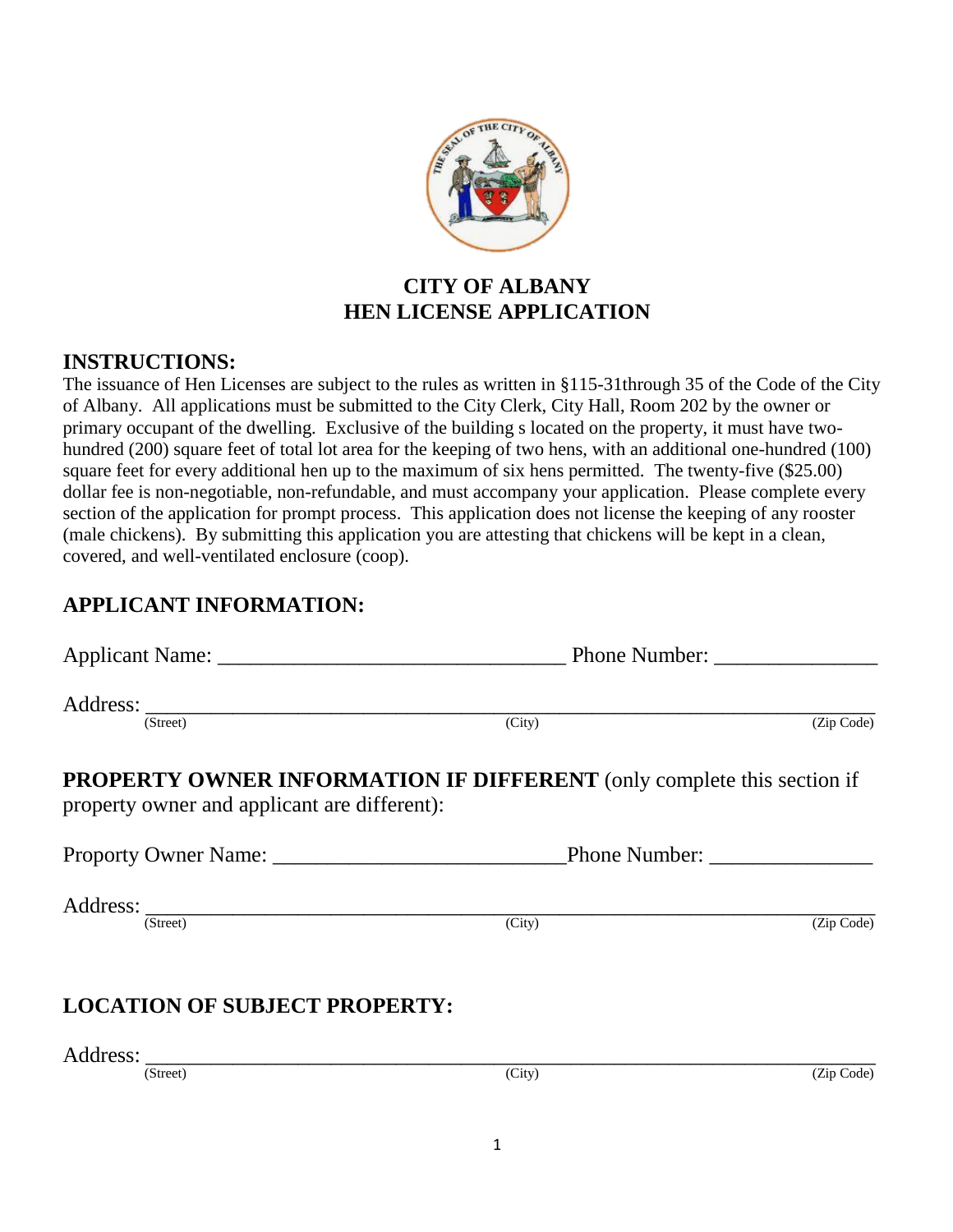Please describe the coop/cage that the hen(s) will be kept in (using the space provided below): **Written Description**

**Sketch (Please use the space below to provide a sketch, indicating the proposed location of coop):**